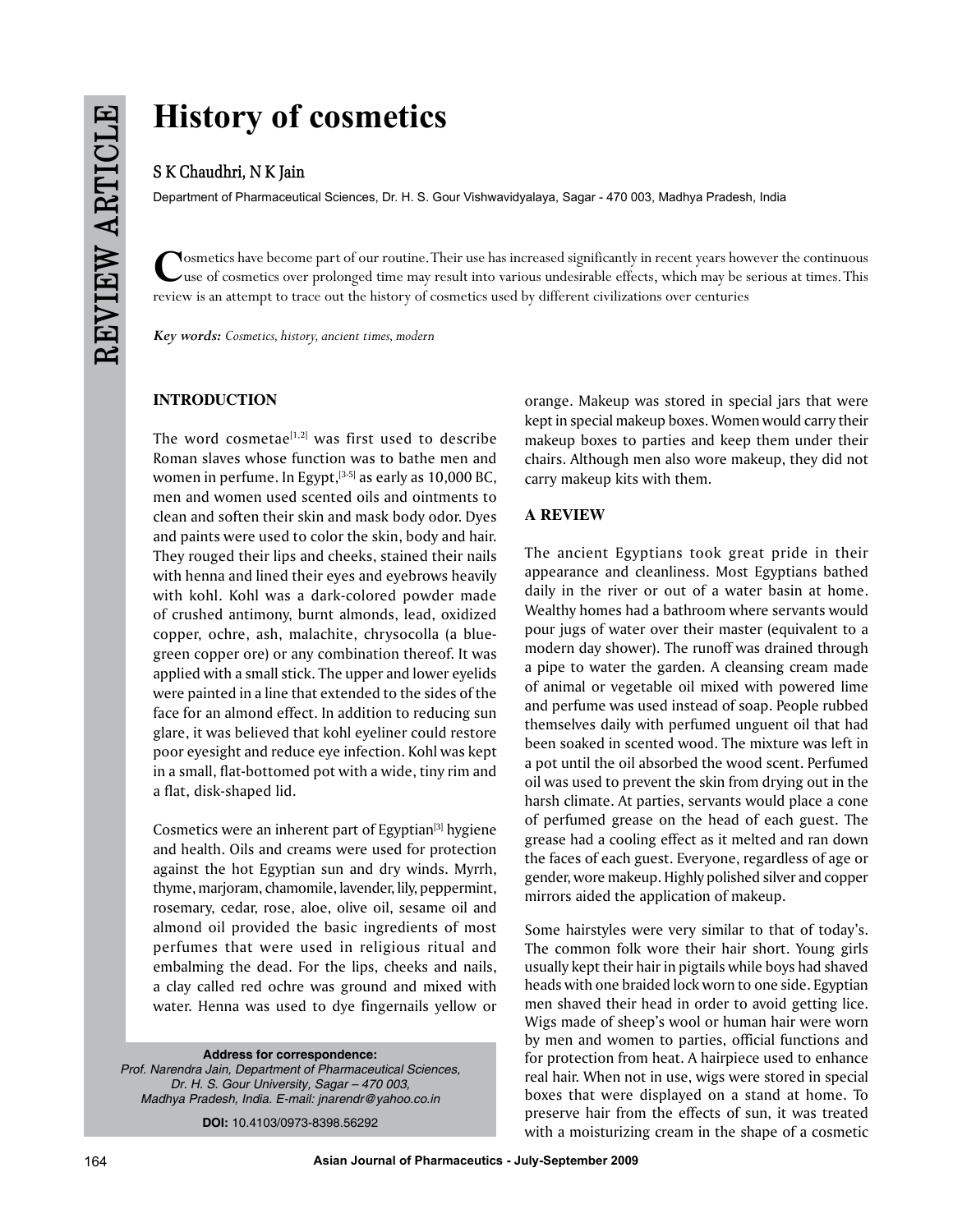cone. The cone would gradually melt and give the wig a pleasant fragrance.

Breath was freshened by chewing on pellets made of ground tamarisk leaves. There is no evidence of toothbrushes or toothpaste. Bad breath and bad body odor were grounds for shame. Beautiful smells were essential to the Egyptian belief that "cleanliness is godliness." Egyptians had learnt the art to distill essential oils thousands of years ago. The Egyptian science of perfumery eroded over the centuries "until its final rupture in the Middle Ages." "Smell" was incomprehensibly fundamental in Egyptian society and perfumery began as a secret art in Egypt that was perfected by 2500 BC. It was practiced by the priesthood in the temple of Denderah where pharmaceutical products were made. One of the temple walls shows a method of oil extraction and distillation that is still used by Egyptian farmers today. The function of perfumery was to achieve spiritual rather than physical perfection by perfecting the physical, emotional and mental aspects of human existence. Perfumes made the body function perfectly. Ra, the Sun God, was the source of all smell. Under Egyptian belief, "to smell beautifully was a sign of holiness," and only perfect-smelling persons would be received by the gods when they died. Egypt was deeply driven by spiritual concerns and virtually everything invented had a spiritual application, e.g. the science of mummification was the immediate beneficiary of perfumery.

Cedar oil 3 was considered the most sacred of all the distilled oils and the principle oil used in mummification. Egyptian priests discovered the true power of oils and believed that certain types of perfumes could add to one's personal power. Because the neighboring civilizations were perceived as primitive, hostile, morally corrupt, spiritually inept, lacking the maturity, evolution or self-control to use oils, the priests did not want them to have their knowledge. It was believed that the spiritual essence of plants had healing qualities and supernatural power; the embodiment of the plant's healing spirit, rather than the plant's chemistry made the extraction process and the oil sacred. The seven sacred oils used for mummification were The Festival Perfume, Hekenu, The Syrian Balsam, Nechenem, Anointing Oil, The Best Cedar Oil and The Best Libyan Oil. These oils also formed the foundation of ritual Egyptian magic. The most famous Egyptian fragrance, kyphi, meaning "welcome to the gods," was said to induce hypnotic states. The City of the Sun, Heliopolis, burned resins in the morning, myrrh at noon and kyphi at sunset to the Sun God, Ra. Besides, from religious use, kyphi could lull one to sleep, alleviate anxieties, increase dreaming, eliminate sorrow, treat asthma and act as a general antidote for toxins. One recorded recipe included a heady blend of calamus, henna, spikenard, frankincense, myrrh, cinnamon, cypress and terebinth (pistachio resin) and other ingredients. The ingredients were also mixed and matched for variety. Cubes of incense were prepared by mixing ground gums and plants with honey, a similar technique used by the Babylonians that the Greeks and Romans adopted.

Few evidences of cosmetic usage have been found in China<sup>1</sup> around 3000 BC. Chinese people began to stain their fingernails with gum arabic, gelatin, beeswax and egg. The colors used represented social class. The Chou dynasty royals wore gold and silver and later royals wore black or red. The Chinese used one word to represent perfume, incense and fragrance. That word was heang. Heang was divided into six aesthetic moods: Tranquil, reclusive, luxurious, beautiful, refined or noble. (Keville, Green) The Chinese upper classes made lavish use of fragrance during the T'ang dynasties that began in the  $7<sup>th</sup>$  century AD and continued until the end of the Ming dynasty in the  $17<sup>th</sup>$  century. Their bodies, baths, clothing, homes and temples were all richly scented, as was ink, paper, cosmetics and sachets tucked into their garments. China imported jasmine-scented sesame oil from India, Persian rosewater via the silk route and, eventually, Indonesian aromatics – cloves, gum benzoin, ginger, nutmeg and patchouli – through India. The famous Materia Medica Pen Ts'ao was published in China during the 16<sup>th</sup> century. It discusses almost 2000 herbs and contains a separate section on 20 essential oils. Jasmine was used as a general tonic; rose improved digestion, liver and blood; chamomile reduced headaches, dizziness and colds; ginger treated coughs and malaria.

Cosmetics were used in Persia and what is today the Middle East from ancient periods. After Arab tribes converted to Islam and conquered those areas, in some areas cosmetics were only restricted if they were to disguise the real look in order to mislead or cause uncontrolled desire. All branches of Islam set a number of thumb rules relating to purity and cleanliness, whether in its physical or spiritual form. For some branches, the general rule is outlined by the Quran, "For Allah loves those who turn to Him constantly and He loves those who keep themselves pure and clean." Muhammad also declared, "Allah is Beautiful and He loves beauty." On the other hand, some fundamentalist branches of Islam forbid the use of cosmetics.

An early cosmetologist was the physician Abu'al-Qassim al-Zahrawi1, or Abulcassis (936-1013 AD), who wrote the medical encyclopedia Al-Tasreef in 30 volumes. Chapter 19 was devoted to cosmetics. As the treatise was translated to Latin, the cosmetic chapter was used in the West. Al-Zahrawi considered cosmetics a branch of medicine, which he called Medicine of Beauty (Adwiyat al-Zinah). He dealt with perfumes, scented aromatics and incense. There were perfumed stocks rolled and pressed in special moulds, perhaps the earliest antecedents of the present day lipsticks and solid deodorants. He used oily substances called Adhan for medication and beautification.

Henna<sup>[1,6]</sup> has been used in India since around the  $4<sup>th</sup>$  or  $5<sup>th</sup>$ centuries. It is used either as a hair dye or in the art of mehndi, in which complex designs are painted on to the hands and feet, especially before a Hindu wedding. Henna is also used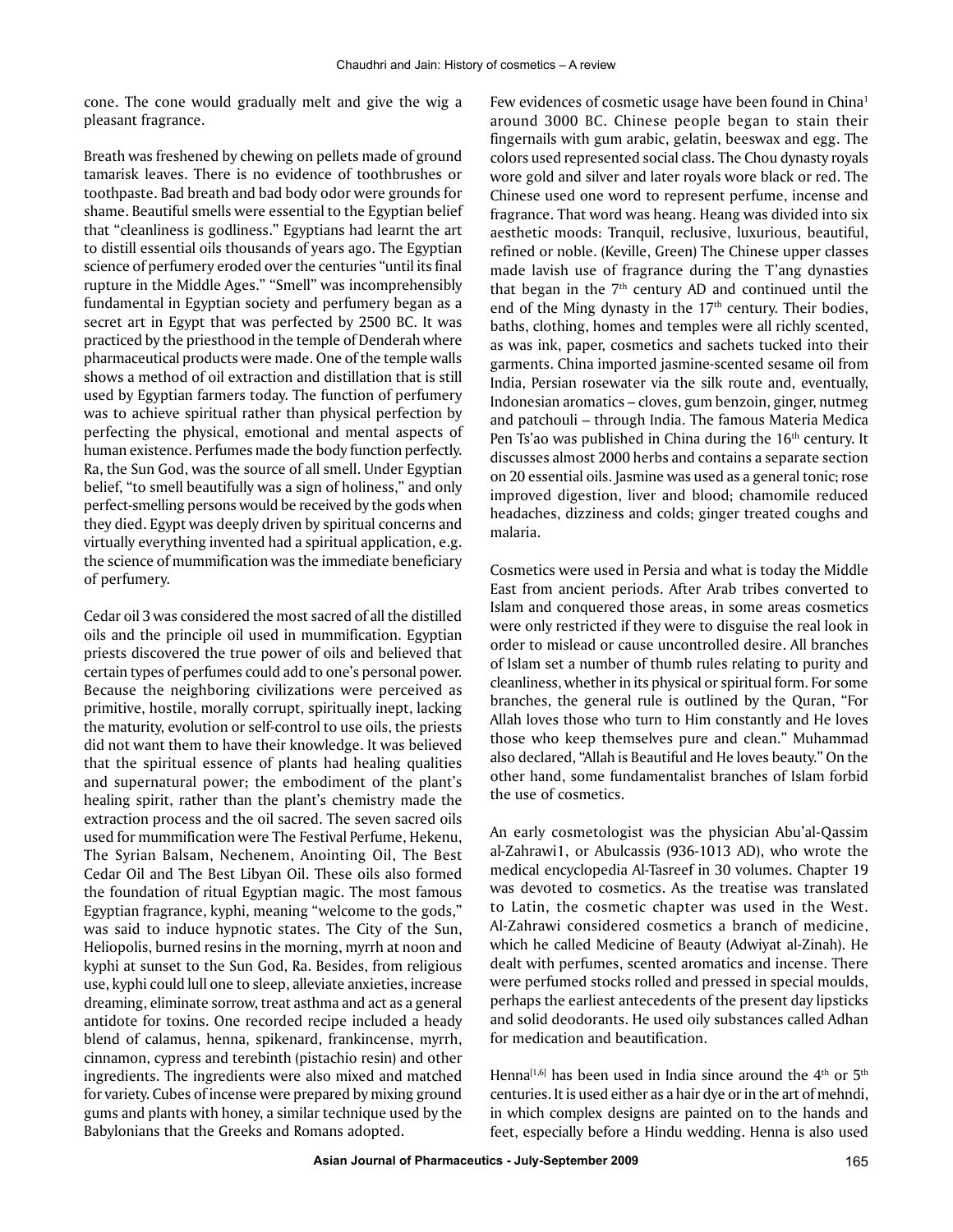in some North African cultures. African henna designs tend to be bolder and Indian designs more complex. Women in India did not use soap either but instead used a turmeric germicidal cream and the treatment composed of gram flour or wheat husk mixed with milk. The wheat husk would remove dead cell tissue. On festive occasions, special bathing cosmetics in the form of Ubton are widely used in India, even today. The turmeric preparations are used by newly married brides during their wedding. The present form is cosmetic preparations containing turmeric, almonds, sandal, etc. Apart from cosmetic fragrances, they provide good antiseptic properties.

India was famous in the earlier days for using Itra, similar to the modern scents marketed by various companies, but was in a concentrated form. These were made from various Indian flowers' fragrances. These are popularly used during festive occasions.

The use of kohl $[7]$  or kajal has a long history in the Hindu culture. The use of traditional preparations of kohl on children and adults was considered to have health benefits, although in the United States, it has been linked to lead poisoning and is prohibited. Soot,<sup>[8]</sup> also called lampblack or carbon black, is a dark powdery deposit of unburned fuel residues, usually composed mainly of amorphous carbon. It is a major component of smoke from the combustion of carbon-rich organic fuels in the lack of sufficient oxygen. Soot is generally sticky and accumulates in chimneys and other surfaces exposed to smoke.

In Japan, lipstick made of crushed safflower petals was used to paint the eyebrows and edges of the eyes and the lips, whereas rice powder was used to color the face and back. Sometimes bird droppings were also used to compile a lighter color. Even today, skin whitening continues to represent the ideal of beauty.

In the middle ages, the lower classes had to work outside on agricultural jobs. The typically light-colored European skin was darkened by exposure to the sun. The higher class a person was, the more leisure time he or she had to spend indoors, which kept the skin pale. Thus, the highest classed of the European society, able to spend all their time protected from the sun, frequently had the lightest-looking skin. As a result, European men and women often attempted to lighten their skin directly or used white powder on their skin to look more aristocratic. A variety of products were used, including white lead paint, which, as if the toxic lead was not bad enough, notoriously also contained arsenic. Queen Elizabeth I of England was one well-known user of white lead with which she created a look known as "the Mask of Youth." Portraits of the queen by Nicholas Hilliard from later in her reign are illustrative of her influential style.

Some native American tribes painted their faces for ceremonial events or battle.

#### **BRIEF TIMELINE OF COSMETICS<sup>[9-11]</sup>**

Cosmetic deodorant was invented in 1888, by an unknown inventor from Philadelphia, and was trademarked under the name Mumm. During the early years of the  $20<sup>th</sup>$  century, makeup became fashionable in the United States of America and Europe owing to the influence of ballet and theatre stars. But the most influential new development of all was that of the movie industry in Hollywood. In1900, black entrepreneur Annie Turnbo began selling hair treatments, including nondamaging hair straighteners, hair growers and hair conditioners door-to-door. In Los Angeles, Max Factor started selling makeup to movie stars in 1904 that did not cake or crack. Modern synthetic hair dye was invented in 1907 by Eugene Schueller, founder of L'Oréal. He also invented sunscreen in 1936. In 1914, T J Williams founded Maybelline, the specialized mascara manufacturing company. After the First World War, the flapper look came into fashion for the first time and with it came cosmetics: Dark eyes, red lipstick, red nail polish and the suntan, invented as a fashion statement by Coco Chanel. Previously, suntans had only been sported by agricultural workers while fashionable women kept their skins as pale as possible. In the wake of Chanel's adoption of the suntan, dozens of new fake tan products were produced to help both men and women achieve the "sun-kissed" look. In Asia, skin whitening continued to represent the ideal of beauty.

Lipstick was introduced in 1915 in cylindrical metal tubes. In 1922, the bobby pin was invented to manage short (bobbed) hair. In 1932, Charles and Joseph Revson, nail polish distributors, and Charles Lackman, a nail polish supplier, founded Revlon, which sells nail polish in a wide variety of colors. A new method for permanent waving, using chemicals, which did not require electricity or machines, was introduced in 1933. In 1935, pan-cake makeup, originally developed to look natural on color film, was created by Max Factor. Aerosols were patented in 1941, paving the way for hair spray. In 1944, a Miami Beach pharmacist, Benjamin Green, developed sunscreen to protect soldiers in the South Pacific. Lawrence Gelb, in 1950, introduced Miss Clairol Hair Color Bath, a one-step hair coloring product. Roll-on deodorant was launched in 1952 and mascara wands debuted in 1958, eliminating the need for applying mascara with a brush. In 1963, Revlon offered the first powdered blush-on. Aerosol deodorant was introduced in 1965.

### **RISE OF THE INDIAN COSMETIC MARKET[12]**

It is estimated that the Indian beauty market is worth more than US\$ 950 million (approx) and is rising at 20% a year, twice as fast as the US and Europe markets.

The segment that offers the highest competition is the cosmetic segment, which has multinational players such as J. L. Morrison, Ponds, Unilever and Colgate-Palmolive. The increasing demand in the cosmetic industry has led to many international brands, e.g. Maybelline and Revlon, Avon and L'Oreal have entered the Indian market.